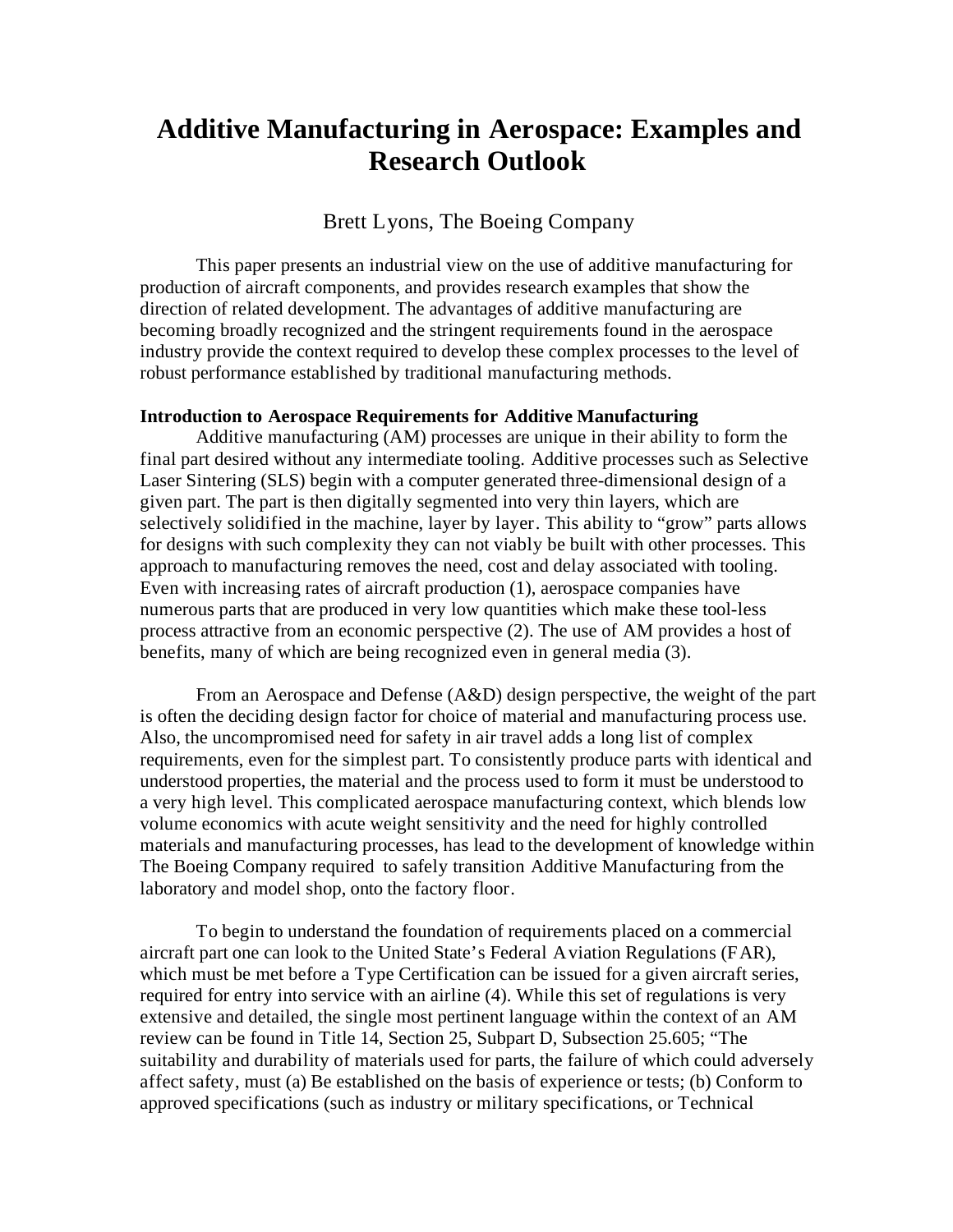Standard Orders) that ensure their having the strength and other properties assumed in the design data; and (c) Take into account the effects of environmental conditions, such as temperature and humidity, expected in service." This brief but clear requirement is one of many that leads to the incredible safety record of commercial air transportation, and also provides the impetus to rigorously study new fabrication methods such as SLS. Each A&D manufacturer will have internal specifications or look to established standards organizations for data that allows accurate design of components from a given material, based on minimum allowable performance. Examples of material performance factors that are considered for even the simplest of components include; specific strengths, fatigue, creep, use temperature, survival temperature, several tests of flammability, smoke release and toxicity, electric conductivity, multiple chemical sensitivities, radiation sensitivity, appearance, processing sustainability and cost.

## **Use of Additive Manufacturing in Aerospace**

Within Boeing, both military (5) and commercial (6) programs utilize SLS to produce light-weight, highly-integrated systems and payload components, as seen in Figure 1, that eliminate non-recurring tooling costs and provide for life-cycle production flexability. Since the first implementations on Boeing aircraft, the use of SLS has grown organically within a large number of programs. This is primarily due to its ability to produce thermoplastic parts that are light-weight, non-porous, thin-walled, highlycomplex geometrically and do so in an economical fashion. These properties also led to the frequent use of SLS within the burgeoning field of Unmanned Aerial Vehicles.



Figure 1. Photograph and illustration of laser sintered air ducts

With weight being a critical factor, the very thin walls and complex designs possible in SLS are attractive for replacement of parts typically made through established processes such as rotational, injection or polymer matrix composite molding. To take advantage of SLS, one must have a firm understanding of the extreme four-dimensional energy input gradients that exist during processing. For example, typical SLS machines use 75 Watt CO2 lasers that have a 500µm spot size. That laser spot moves at up to 10 meters-per-second, over layers of Nylon powder only100µm thick, with each layer being completed in approximately 60 seconds. The thorough description and efforts to simulate the details of the energies present in the SLS process can be found in literature (7). This unique manufacturing context requires that any aerospace company develop in-depth knowledge of the materials and process used, in order to draft commercially efficient specifications.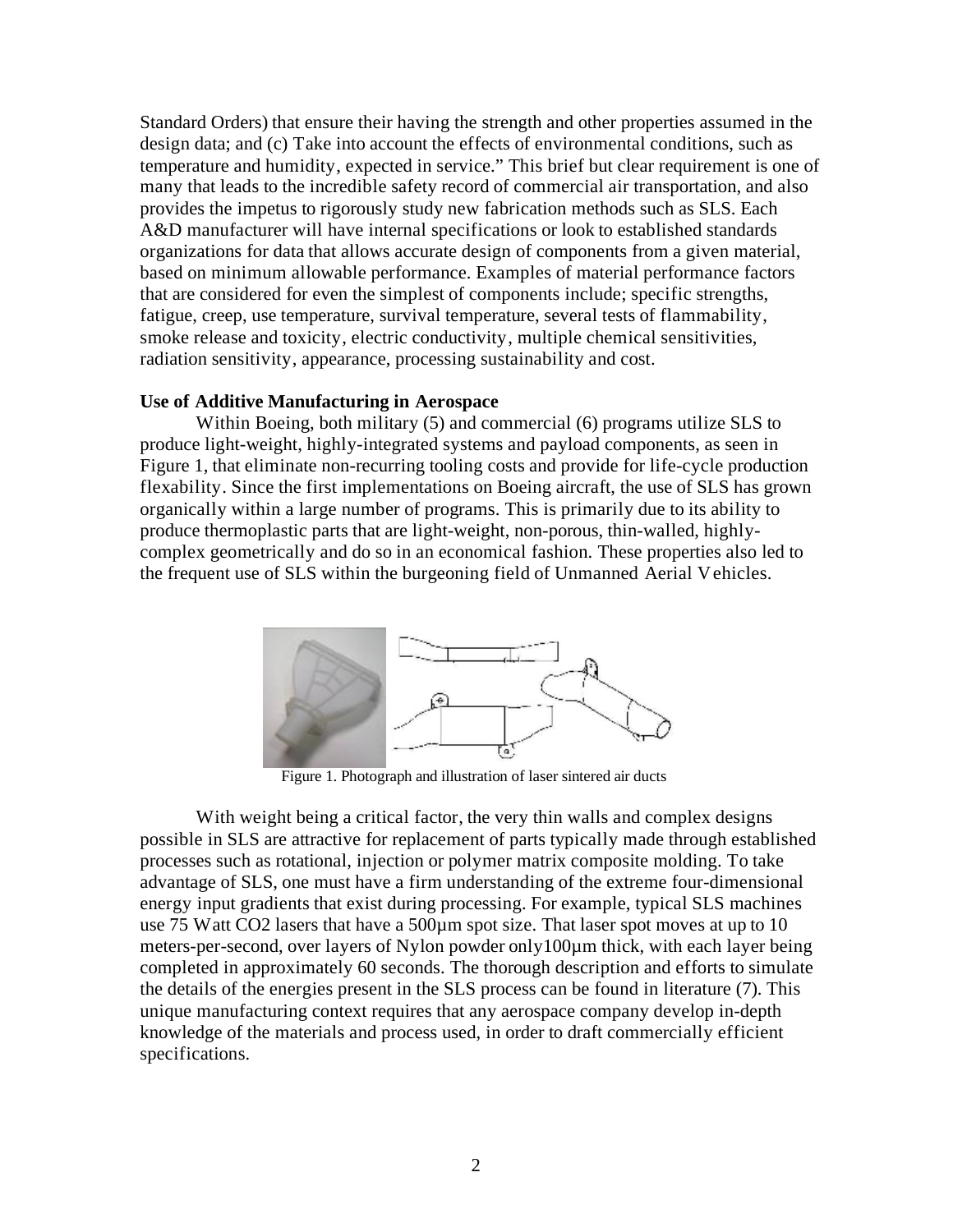#### **Examples of Aerospace-Driven Research in AM**

In order to build parts with repeatable mechanical properties and dimensional control the temperature distribution across the part building platform must be held at as even a temperature as possible. In order to accomplish this and reduce scrap rates, The Boeing Company and their partners at the University of Louisville and at Integra Services International (Belton, TX) developed a patented method for zonal control of the part bed temperature in SLS equipment (8). The multi-zone, near-IR wavelength heating elements, seen in Figure 2, provide the fast response and spatial resolution required to maintain even part bed temperature. This invention, when paired with real-time infrared imaging provides a significant improvement in thermal control. This level of thermo-spatial control has had to become more advanced than that found in most other thermoplastic processing methods.



Figure 2. MZ heating (left), SLS part bed (center), same parts seen via infrared thermography during laser scanning (right)

Another example of an aerospace driven AM need being met by researchers can be seen in the emergence of flame retardant polyamides. When considering that many polymers are derived from fossil fuel based hydrocarbon feed stocks, the concept of a related chemistry being self-extinguishing when exposed to flame is impressive. That is required, to a greater or lesser degree, of all polymer materials used on the interior of commercial aircraft. To gain the weight and manufacturing benefits provided by SLS on its commercial aircraft, Boeing collaborated with its suppliers to develop the first material that could be laser processed and passed the required flammability tests (9).

#### **Current Area of Development**

Progress has been made to increase the number of AM applications in aerospace, which has identified three new performance challenges for SLS polymer materials. The operating requirements of programs such as F-35 and 787 have put requirements on the AM community to develop materials that can A) operate at higher temperatures B) have significantly better flame resistance and C) offer an adjustable degree of electrical conductivity (10).These new physical performance targets must be met while maintaining as many of the attributes already established by SLS Polyamide materials as possible. Those attributes include mechanical toughness, resistance to chemical attack, ultra-violet radiation resistance, dimensional fidelity, and viable economics. Such a material, if developed successfully, could have a wide range of applications within and beyond aerospace Two of the most notable non-aerospace applications for a new high performance polymers in SLS are the potential use in medicine for implants and devices (11) and low volume automotive production.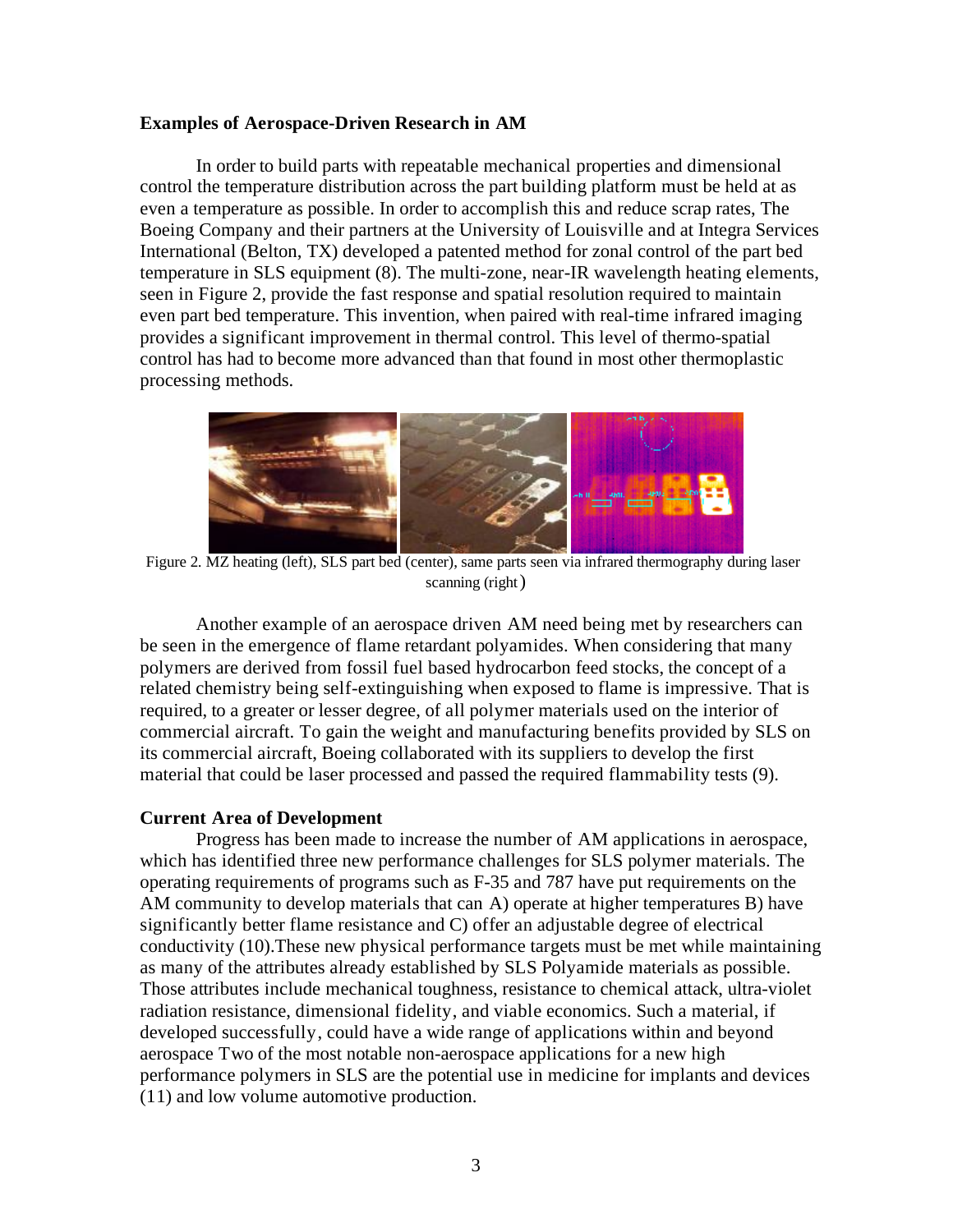As is historically the case when a new technology is enabled and near transition to useful service, numerous parties from many industrialized nations can be seen working on the same technical problem simultaneously. Researchers in the United States, Germany, Japan and the United Kingdom have made the deepest investigations into developing high performance polymers for SLS (12,13). There are many high performance polymers that are attractive for development from a cost perspective, however the cost of testing required by aerospace makes multiple, simultaneous material development efforts cost prohibitive. Because of the known performance of the Polyaryletherketone (PAEK) family of materials, they are viewed as the lowest risk option for current development. The PAEK family includes different chemistries such as Polyetherketone (PEK), Polyetheretherketone (PEEK), and Polyetherketoneketone (PEKK). The choice of a PAEK as the next material family to be developed is based on factors inherent to its chemistry including; very good flammability and chemical resistance, low moisture sorption, good mechanical performance, good resistance to creep and fatigue, it is compatibility with several methods of sterilization and there are numerous material grades and suppliers to choose from.

Due to the comparatively small size of the SLS market and cost of developing new polymer chemistries, raw materials for SLS are typically selected from commercialoff-the-shelf (COTS) grades. These COTS materials have been designed for other applications such as coatings, films or rotational molding. While injection molding and other methods of polymer processing can make use of both heat and pressure to form a part against the surface of a mold, AM processes have to rely primarily on thermal energy input. Viable materials for additive processes must have very specific viscosity and other properties to be successfully processed. To begin generating material performance test data, a processable material form must first be developed.

The development of a viable PAEK-SLS material is an area of competitive, industrial research at this paper's time of writing, so specific information from any one party is generally not published. However the comparison of established, well understood Polyamides (PA) to the PAEK family shows the problem space of engineers working in this field. Table 1 provides comparative thermal properties of lower temperature PA and PAEK materials, as found in literature and manufacturer published information (12, 14).

| Material    | Melt Temp °C | Glass trans.<br>temp °C | Specific<br>Heat<br>J/g K | Heat of<br>Fusion<br>(100%<br>crys.) $J/g$ | Thermal<br>conductivity<br>W/m K | Thermal<br>Expansion<br>(ppm/<br>$Tg^{\circ}C$ | Specific<br>Gravity g/cc<br>(crystalline) |
|-------------|--------------|-------------------------|---------------------------|--------------------------------------------|----------------------------------|------------------------------------------------|-------------------------------------------|
| PA          | 180-186      | 42-55                   | 1.26                      | 226                                        | 0.19                             | 85                                             | 1.03                                      |
| <b>PAEK</b> | 300-375      | 145-165                 | 2.20                      | 130                                        | 0.26                             | 60                                             | 1.30                                      |

Table 1. Comparison of PA and PAEK family thermal properties

By understanding and comparing the bulk thermal properties of these two material families, one can begin to understand how differently they will behave within the SLS process. One such comparison can be scene when the amount of energy required to heat the material is considered. To process a PA powder, the lower melt temperature combined with the lower specific heat (the amount of energy required to heat a given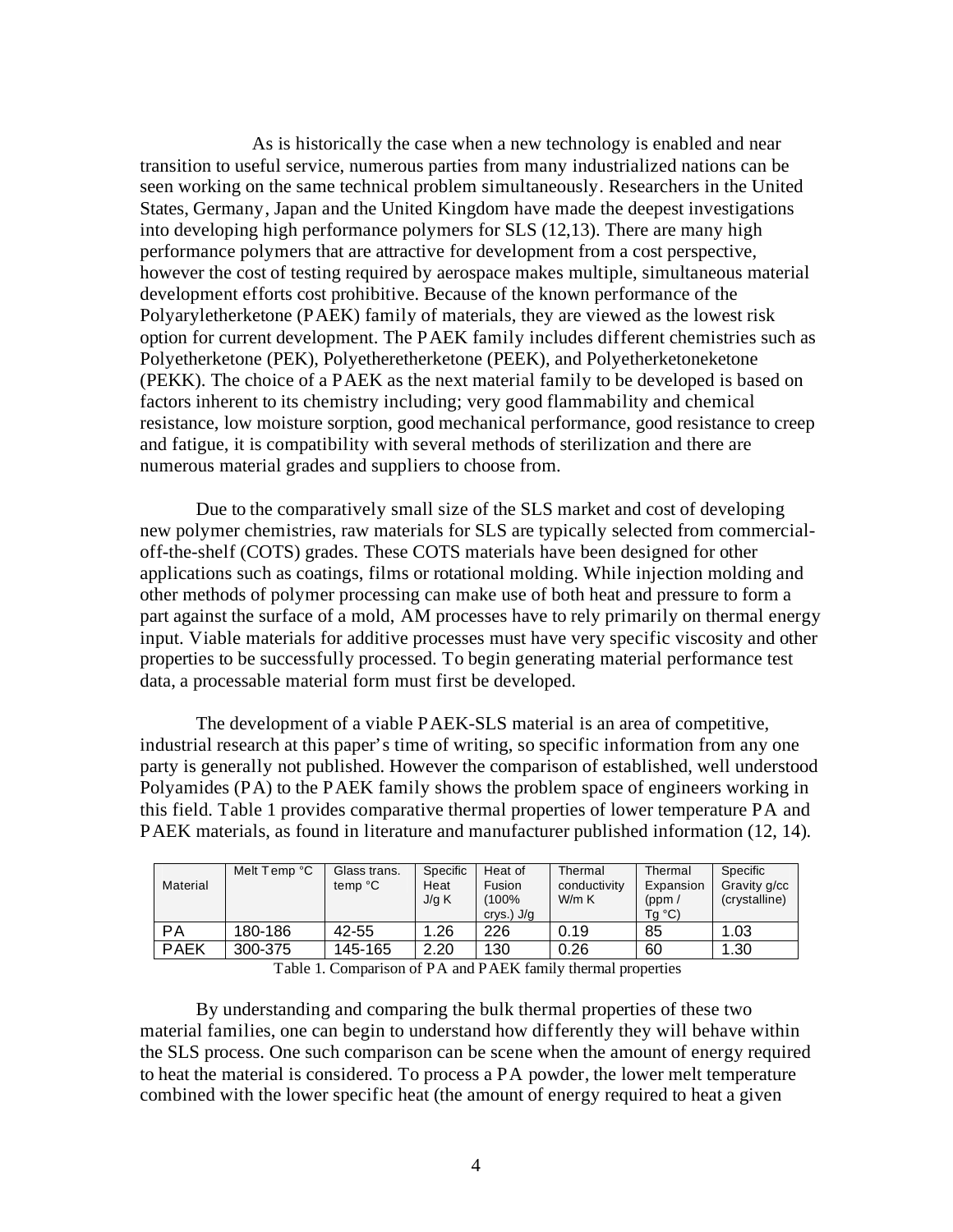mass of material one degree Kelvin) indicates that the effort required to achieve a given viscosity with heat input are much lower for a PA than for a PAEK. The PAEK must be heated to twice the temperature just to approach melt, and will require almost twice the energy per degree of heating. This is further complicated in SLS processing, as the transient heating retirements of each layer must not change drastically.

A second comparison is the ratio of specific heat to the heat of fusion (the energy flux exhibited in the transition from solid to liquid, and vise versa). In the SLS process, the polymer powder is heated in stages from ambient conditions to very near the melt point. PA has a lower ratio of specific heat to heat of fusion than the PAEK family of materials (1.26/226 compared to 2.20/130). This is important as, despite best efforts, there is some gradient of energy input and temperature across the building area at any given time. If a material has a very gradual transition into melt, such as fully amorphous polymers, it can be difficult to feed smoothly onto the machine's part building area.

This ratio of specific heat to heat of fusion gives indication of how easy a given material can be heated to near the melt point, across the whole part bed, without fusing particles together. The closer to the melt point the material can be feed in the machine, the lower the energy input requirements are on the laser for heat input that transitions the material into the melt region. The lower the requirement put on the laser for energy input, the lower the risk of polymer degradation is. This is because within the CQ laser spot there is a roughly Gaussian distribution of energy, the peak of which can cause degradation.

Also tied to this comparison is the speed at which the laser draws each layer of the part. With a given energy input requirement put on the laser per the above comparison, the layer can be drawn with faster or slower laser scan speeds. The scan speed effects the overall per-layer time which in addition to the proportion of pre-heat to laser energy required, results in a variable temperature distribution and cooling rate across a part's cross section, per given layer. If too long a time has passed between the start and stop of a given layer and too high of an energy demand is put on the laser, sections of that layer will have cooled faster than others, and in turn shrunk non-uniformly. Dimensional distortion can result if too high a cooling gradient exists relative to recrystallization temperature, thermal conductivity, coefficient of thermal expansion and a host of other material factors.

A thorough description of the interaction between just the properties shown in Table 1 is beyond the scope of this paper, but the three examples give a window into the problems currently being solved by AM researchers. Thankfully, despite all of these complexities, multiple parties are reporting success with the processing of PAEK materials via SLS, as can be seen in Figure 3.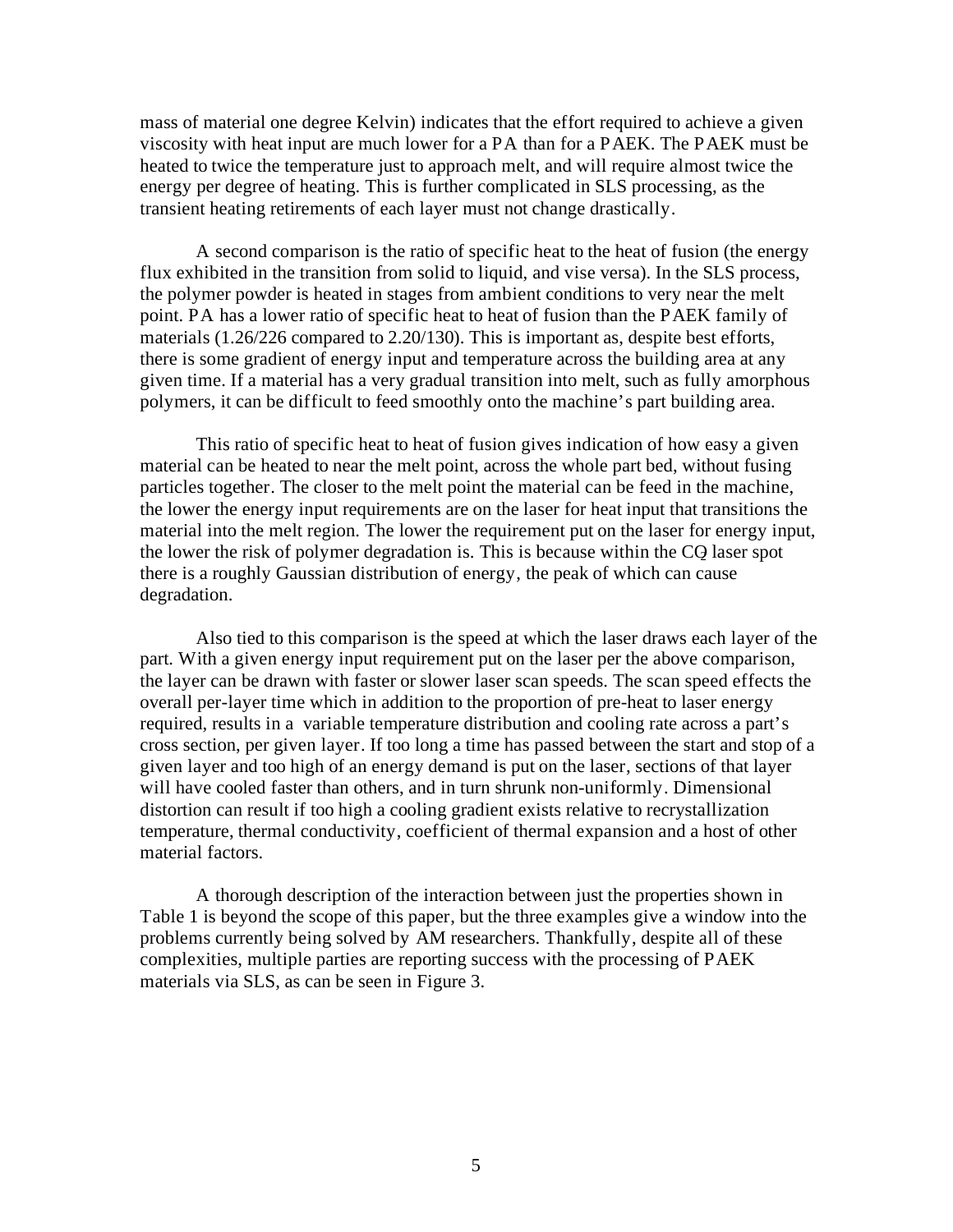

Figure 3. Examples parts of PEAK materials processed via SLS

## **Moving Forward**

Beyond new higher performance polymers, numerous research frontiers exist within additive manufacturing. Separate from the specific material development identified above, AM equipment must transition from comparable low reliability laboratory grade equipment to hardened, cost effective, high-temp industrial grade machines. The AM industry can look to its predecessors in injecting molding and CNC machining for examples of how to establish new manufacturing technology and the supporting business case. The unique material requirements posed by AM processing have, during the technologies infancy phase, tied machine manufacturers to material and even part sale activity. While this has provided a good revenue source to support the new companies, it has also impeded new applications by making new material development difficult for all but the largest of users and material companies. This dependence on material and part sales, and non-productive patent litigation, has also distracted the machine manufacturers from improving upon their equipment with an eye towards higher volume, economical industrial manufacturing. Equipment manufacturers such as Toshiba, Haas Automation, MAG, Husky and Arburg do not rely on material or part sales to bolster their equipment business, and if the AM industry is to grow successfully it might look to their business models and history for reference.

Beyond polymers the use of metals in AM for aerospace is equally as complex and exciting. Leading the way in direct metal part manufacturing have been engine manufactures. While direct part manufacturing is a highly dynamic field, the leveraging of AM's ability to create highly complex shapes is very applicable to tooling, for both metal and composites components. New tooling focused machines, processes and materials are being actively developed that leverage the process benefits of AM, while delivering the performance of cast metals (15) or long fiber reinforced composites (16).

Independent of material or processing conditions, the analysis of complex geometries that can be built only with additive methods is also an active and important area of research. Even with material test data generated, the types of structures that AM can build, such as the trussed airfoils seen in Figure 4, are difficult to analyze for predictive behavior. This field of study is generating new software tools for generation and predictive analysis of complex structures, such as three dimensional trusses (17).